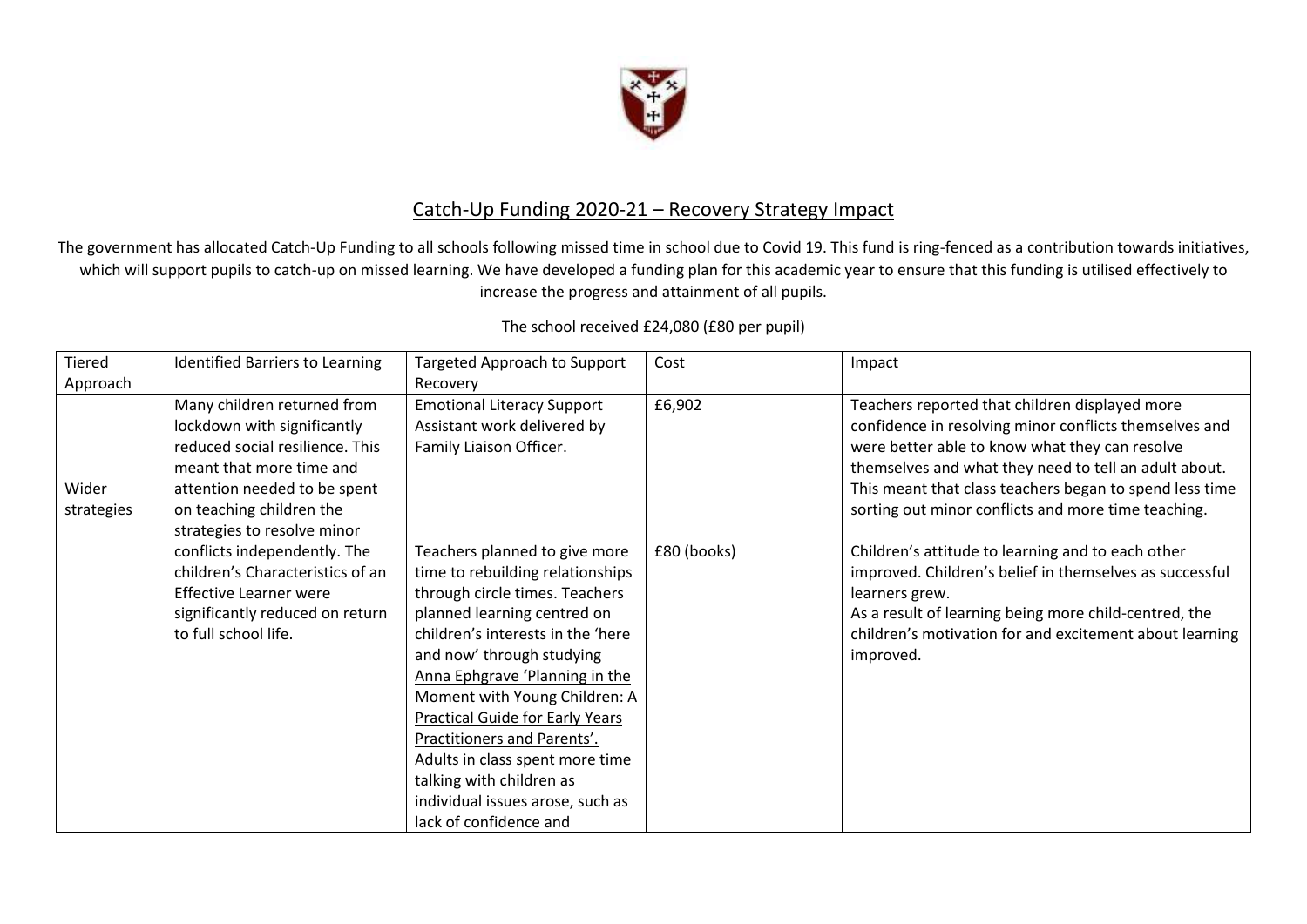|            | Many of the children come<br>from large busy families with<br>limited space and access to<br>devices.                                                                                                                                                                  | resilience in learning and minor<br>conflicts in friendship groups.<br>Family Liaison Officer spent one<br>day a week calling the parents<br>of vulnerable children.<br>Teachers phoned their families<br>fortnightly or more if needed.<br>Teachers received feedback on<br>home learning offer and<br>encouraged families to email<br>children's work to their<br>teachers for feedback. | 0-role adjustment<br>0-role adjustment                                                                                                                                              | Some families did email work to their teachers. Children<br>did watch the lessons and Collective Worship. However,<br>only a few parents were able to do any consolidation<br>work or support their children with learning tasks. The<br>data suggests that the progress and attainment impact<br>of home-learning was disappointing. However, the<br>children enjoyed the contact with their teachers and<br>friends. This enabled them to continue to understand<br>that they are valued members of a special community<br>and made transition back in to school easier. |
|------------|------------------------------------------------------------------------------------------------------------------------------------------------------------------------------------------------------------------------------------------------------------------------|--------------------------------------------------------------------------------------------------------------------------------------------------------------------------------------------------------------------------------------------------------------------------------------------------------------------------------------------------------------------------------------------|-------------------------------------------------------------------------------------------------------------------------------------------------------------------------------------|----------------------------------------------------------------------------------------------------------------------------------------------------------------------------------------------------------------------------------------------------------------------------------------------------------------------------------------------------------------------------------------------------------------------------------------------------------------------------------------------------------------------------------------------------------------------------|
|            |                                                                                                                                                                                                                                                                        |                                                                                                                                                                                                                                                                                                                                                                                            |                                                                                                                                                                                     | Many families reported that they enjoyed watching the<br>Collective Worships together.                                                                                                                                                                                                                                                                                                                                                                                                                                                                                     |
|            | Many of the children returned<br>with reduced Listening and<br><b>Attention skills</b>                                                                                                                                                                                 | Voices Foundation support for<br>the teaching of singing across<br>the school. Children sing<br>cooperatively and this helps to<br>rebuild relationships post-<br>lockdown.                                                                                                                                                                                                                | £1100                                                                                                                                                                               | Teachers report children showing more confidence and<br>enjoyment in their learning resulting in better<br>engagement, listening and attention in learning.                                                                                                                                                                                                                                                                                                                                                                                                                |
| Attendance | Many of the children's<br>(especially hard-to-reach<br>families) attendance was<br>affected by fear of Covid and/or<br>families had become<br>accustomed to staying at home<br>or arriving later because of the<br>staggered start and end times<br>of the school day. | <b>Education welfare Consultant</b><br>worked with our Attendance<br>Officer, in reaching out to and<br>meeting with parents to<br>build/rebuild a relationship<br>between school and home.                                                                                                                                                                                                | £2,100<br>This is a percentage of<br>the total annual cost<br>reflecting the increased<br>and significant amount of<br>time spent on Covid<br>punctuality and<br>attendance issues. | Parents understood that attendance at 'Lockdown<br>School' was expected every day and not on a 'drop-in'<br>basis and attendance improved. Out of lock-down,<br>some fearful parents did listen and overcome their fears<br>and sent their children to school so attendance<br>improved for those children.                                                                                                                                                                                                                                                                |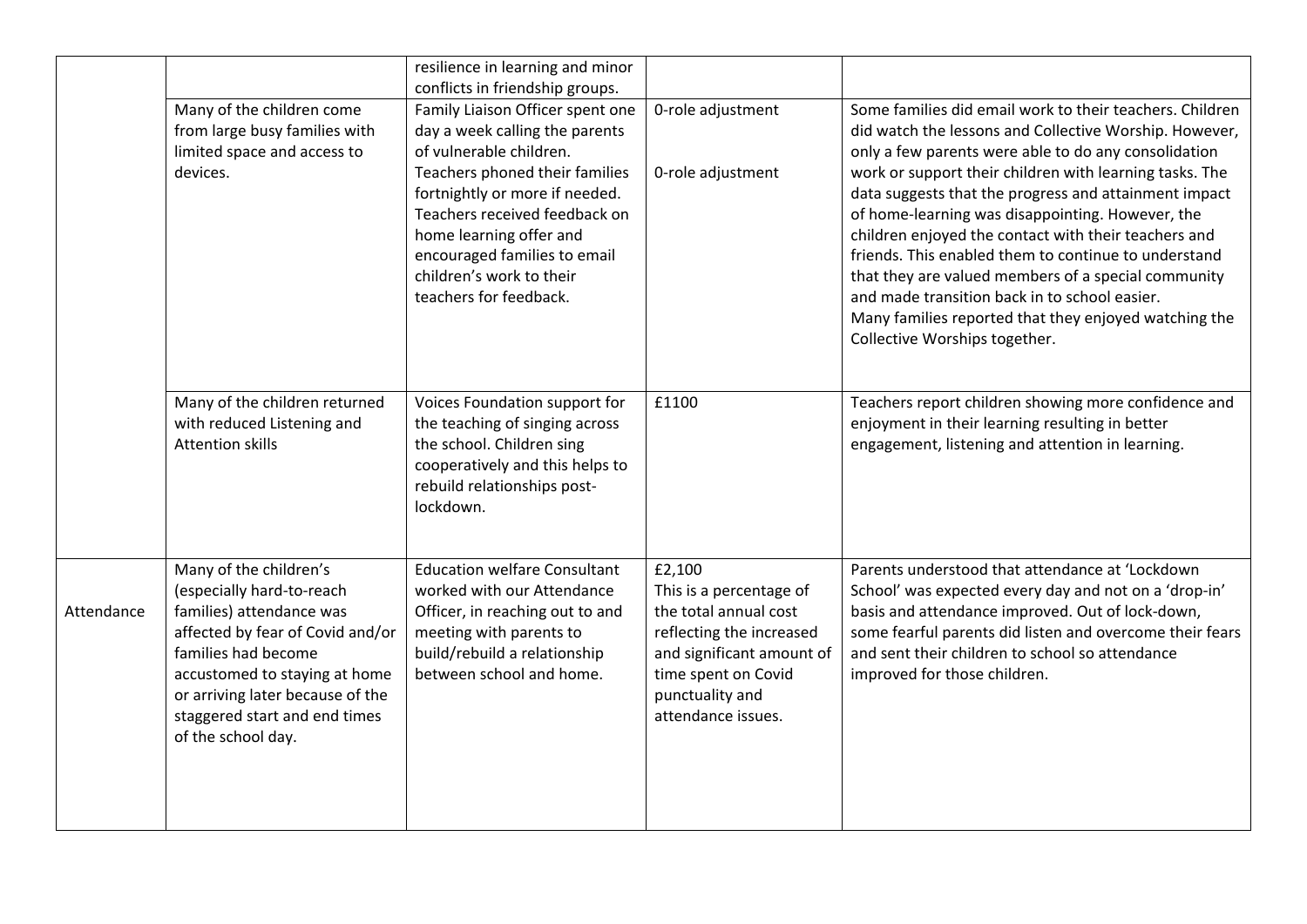|               | Many of the children's basic     | Nuffield Early Language           | £8974                   |                                                                                                                                                                                                                                                                                                                                                                                                                                                                                                                                                                                               |                 |     | Teachers report that children taking part were more                                                      |     |
|---------------|----------------------------------|-----------------------------------|-------------------------|-----------------------------------------------------------------------------------------------------------------------------------------------------------------------------------------------------------------------------------------------------------------------------------------------------------------------------------------------------------------------------------------------------------------------------------------------------------------------------------------------------------------------------------------------------------------------------------------------|-----------------|-----|----------------------------------------------------------------------------------------------------------|-----|
|               | oracy, literacy and numeracy     | Intervention provided accurate    | This is a percentage of |                                                                                                                                                                                                                                                                                                                                                                                                                                                                                                                                                                                               |                 |     | confident in talking to their peers when playing and                                                     |     |
|               | skills, as well as developmental | baseline assessment data to       | the total cost of NELI. |                                                                                                                                                                                                                                                                                                                                                                                                                                                                                                                                                                                               |                 |     | learning together. Teachers also reported that children                                                  |     |
| Interventions | progress, had regressed since    | inform planning for Quality First |                         |                                                                                                                                                                                                                                                                                                                                                                                                                                                                                                                                                                                               |                 |     | were more confident in talking to adults about their                                                     |     |
|               | the end of the autumn term       | Teaching and provide baseline     |                         | learning.                                                                                                                                                                                                                                                                                                                                                                                                                                                                                                                                                                                     |                 |     |                                                                                                          |     |
|               | 2020.                            | for those taking part in the      |                         |                                                                                                                                                                                                                                                                                                                                                                                                                                                                                                                                                                                               | <b>Baseline</b> | End | <b>Baseline</b>                                                                                          | End |
|               |                                  | intervention.                     |                         |                                                                                                                                                                                                                                                                                                                                                                                                                                                                                                                                                                                               | All             | All | PPG                                                                                                      | PPG |
|               |                                  |                                   |                         | Much<br>below 0-<br>10 <sup>th</sup><br>percentile                                                                                                                                                                                                                                                                                                                                                                                                                                                                                                                                            | 32%             | 3%  | 36%                                                                                                      | 4%  |
|               |                                  |                                   |                         | Below avg<br>$(11 - 24$ <sup>th</sup><br>percentile)                                                                                                                                                                                                                                                                                                                                                                                                                                                                                                                                          | 24%             | 11% | 24%                                                                                                      | 24% |
|               |                                  |                                   |                         | Low avg<br>$(25^{th-}49^{th}$                                                                                                                                                                                                                                                                                                                                                                                                                                                                                                                                                                 | 21%             | 30% | 32%                                                                                                      | 24% |
|               |                                  |                                   |                         | percentile                                                                                                                                                                                                                                                                                                                                                                                                                                                                                                                                                                                    |                 |     |                                                                                                          |     |
|               |                                  |                                   |                         | High avg<br>(50th-74th                                                                                                                                                                                                                                                                                                                                                                                                                                                                                                                                                                        | 17%             | 23% | 8%                                                                                                       | 24% |
|               |                                  |                                   |                         | percentile)                                                                                                                                                                                                                                                                                                                                                                                                                                                                                                                                                                                   |                 |     |                                                                                                          |     |
|               |                                  |                                   |                         | Above avg<br>(75 <sup>th</sup> -100 <sup>th</sup><br>percentile)                                                                                                                                                                                                                                                                                                                                                                                                                                                                                                                              | 3%              | 19% | 0%                                                                                                       | 20% |
|               |                                  |                                   |                         | At the end of Year 2:<br>Reading: Yr 2 baseline 52% at EXS or better (58% at the<br>end of the Autumn term). This dropped back to 52%<br>after lockdown, but rose to 69% EXS or better at the<br>end of the year.<br>Writing: Yr 2 baseline 42% at EXS or better. This<br>dropped to 34% after lockdown, but rose to 47% EXS or<br>better at the end of the year.<br>Maths: Yr 2 baseline 56% at EXS or better. This dropped<br>to 49% after lockdown, but rose to 63% EXS or better at<br>the end of the year.<br>At the end of Year 1:<br>Reading: Yr 1 baseline 64% at EXS or better. This |                 |     |                                                                                                          |     |
|               |                                  |                                   |                         |                                                                                                                                                                                                                                                                                                                                                                                                                                                                                                                                                                                               |                 |     | dropped to 48% after lockdown after children had not<br>retained their phonic knowledge. The sounds were |     |
|               |                                  |                                   |                         |                                                                                                                                                                                                                                                                                                                                                                                                                                                                                                                                                                                               |                 |     | retaught and the children were working at 50% EXS or                                                     |     |